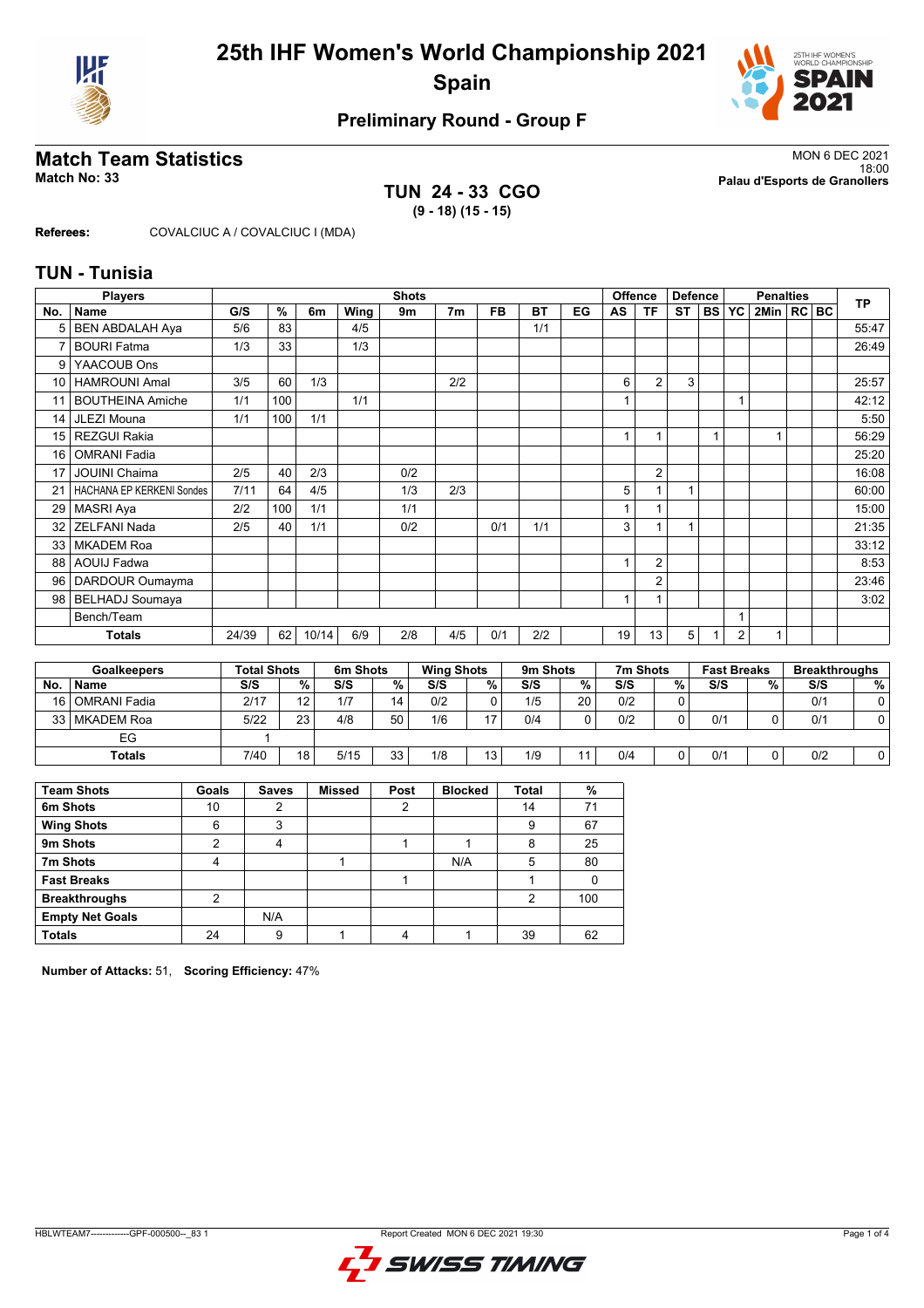

# **25th IHF Women's World Championship 2021 Spain**



## **Preliminary Round - Group F**

**TUN 24 - 33 CGO (9 - 18) (15 - 15)**

**Match Team Statistics** MON 6 DEC 2021<br>18:00 18:00 **Match No: 33 Palau d'Esports de Granollers**

**Referees:** COVALCIUC A / COVALCIUC I (MDA)

### **TUN - Tunisia**

**Team**

| <b>Players</b><br>Goals / Shots   |                                         |                        |                       |                                   |                                    |          |             |             |
|-----------------------------------|-----------------------------------------|------------------------|-----------------------|-----------------------------------|------------------------------------|----------|-------------|-------------|
| 5 BEN ABDALAH A 7 BOURIF          |                                         |                        | 9 YAACOUB O           | 10 HAMROUNI A                     | 11 BOUTHEINA A                     |          | 14 JLEZI M  | 15 REZGUI R |
|                                   | 0/1                                     |                        |                       | $\overline{1/1}$                  |                                    |          |             |             |
| $\overline{11/2}$                 | 0/1                                     |                        |                       | 1/2<br>ш.                         | 1/1<br>. .<br>. .                  | I I      | 1/1         |             |
|                                   |                                         |                        |                       |                                   |                                    |          |             |             |
|                                   | $3/3$ $\blacksquare$ 1/1<br>17 JOUINI C |                        | 21 HACHANA EP KERKENI | u B<br>1-Post<br>29 MASRI A       | $\blacksquare$ 1/1<br>32 ZELFANI N | нπ       | 33 MKADEM R | 88 AOUIJ F  |
|                                   |                                         |                        |                       |                                   |                                    |          |             |             |
|                                   | 0/1                                     | $1/1$ $1/1$            | $\overline{4/4}$      |                                   |                                    | $1/1$ .  |             |             |
|                                   |                                         | 2/2                    | 0/1                   |                                   | 0/1                                | 1/2<br>л |             |             |
| $\blacksquare$ 1/1<br>16 OMRANI F | $\blacksquare$ $\blacksquare$ 1/1       | $0/1$ u $\blacksquare$ |                       | $\blacksquare$ $\blacksquare$ 1/1 | 1/1<br>.                           | . .      |             | п п         |



# Saves / Shots

| 1/7 | 0/3 | 0/5  |
|-----|-----|------|
| 1/2 | 0/1 | 1/4  |
| 1/6 | 2/2 | 1/10 |

| 16 OMRANI F |                  |                  |
|-------------|------------------|------------------|
| 0/1         | $\overline{0}/2$ | $\overline{0/3}$ |
| į<br>0/1    |                  | 0/1              |
| 0/2         | 1/1              | 1/6              |
| 33 MKADEM R |                  |                  |
| 1/6         | Ō/1              | $\overline{0/2}$ |
| 1/1         |                  | 1/3              |
|             |                  |                  |

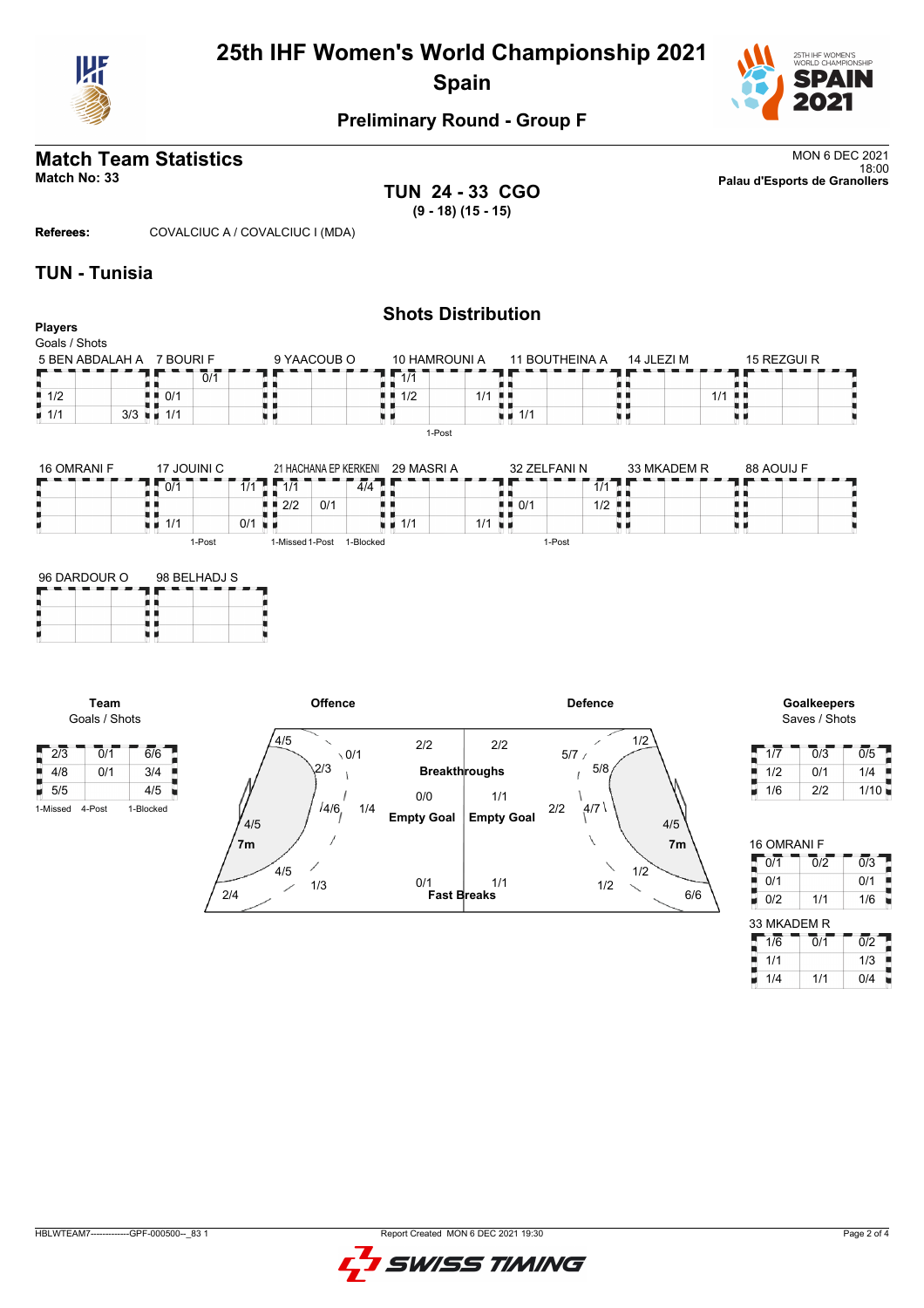



# **Preliminary Round - Group F**

**TUN 24 - 33 CGO (9 - 18) (15 - 15)**

**Match Team Statistics** MON 6 DEC 2021 18:00 **Match No: 33 Palau d'Esports de Granollers**

**Referees:** COVALCIUC A / COVALCIUC I (MDA)

### **CGO - Congo**

|     | <b>Players</b>                     |       |          |       |      | <b>Shots</b> |                |           |           |     |                | Offence | <b>Defence</b> |           |           | <b>Penalties</b> |  | <b>TP</b> |
|-----|------------------------------------|-------|----------|-------|------|--------------|----------------|-----------|-----------|-----|----------------|---------|----------------|-----------|-----------|------------------|--|-----------|
| No. | Name                               | G/S   | %        | 6m    | Wing | 9m           | 7 <sub>m</sub> | <b>FB</b> | <b>BT</b> | EG  | AS             | ΤF      | <b>ST</b>      | <b>BS</b> | <b>YC</b> | 2Min   RC   BC   |  |           |
|     | <b>KODIA Ruth</b>                  |       |          |       |      |              |                |           |           |     |                |         |                |           |           |                  |  | 56:21     |
| 5   | <b>RUTIL Kimberley</b>             | 2/2   | 100      | 1/1   | 1/1  |              |                |           |           |     | $\overline{7}$ |         | 2              |           | 1         |                  |  | 43:33     |
| 6   | DIVOKO KANGOU Neida Klenn          | 1/2   | 50       |       | 1/2  |              |                |           |           |     |                |         |                |           |           |                  |  | 49:13     |
| 7   | <b>YIMGA Diane Gaelle</b>          | 11/14 | 79       | 3/5   |      | 4/5          | 4/4            |           |           |     | 2              |         |                |           |           |                  |  | 54:47     |
| 10  | <b>HENDO Mercianne</b>             |       |          |       |      |              |                |           |           |     |                |         |                |           |           |                  |  | 1:10      |
| 13  | <b>MOUYAMBA Belvina</b>            | 6/6   | 100      | 1/1   | 5/5  |              |                |           |           |     |                |         |                |           |           |                  |  | 46:48     |
| 15  | NTONDELE Avelle Martinese          |       |          |       |      |              |                |           |           |     |                |         |                |           |           |                  |  |           |
| 16  | <b>BAZEKENE Magalie Scopheline</b> |       |          |       |      |              |                |           |           |     |                |         |                |           |           |                  |  | 0:18      |
| 17  | <b>OBANGUE Richca Miche</b>        |       |          |       |      |              |                |           |           |     |                |         |                |           |           |                  |  | 2:45      |
| 18  | OKABANDE IKOBO Patience            | 1/1   | 100      |       |      |              |                |           |           | 1/1 |                |         |                |           |           | $\overline{2}$   |  | 14:19     |
| 23  | <b>NGOMBELE Betchaidelle</b>       | 0/3   | $\Omega$ | 0/1   |      | 0/2          |                |           |           |     |                |         |                |           |           |                  |  | 3:05      |
| 45  | NKOU Josephine Line Maxime         |       |          |       |      |              |                |           |           |     |                |         |                |           |           |                  |  |           |
| 78  | <b>DIAGOURAGA Fanta</b>            | 7/11  | 64       | 3/6   |      | 2/2          | 0/1            | 1/1       | 1/1       |     | $\overline{7}$ | 3       |                |           |           |                  |  | 33:37     |
| 79  | <b>DORSON Sharon Lea</b>           | 3/3   | 100      | 2/2   |      |              |                |           | 1/1       |     | 3              |         |                |           |           |                  |  | 59:26     |
| 81  | <b>SARAIVA Rita Luana</b>          | 1/1   | 100      |       |      | 1/1          |                |           |           |     |                |         |                |           |           |                  |  | 29:16     |
| 99  | JAPPONT Kassandra                  | 1/2   | 50       | 0/1   |      | 1/1          |                |           |           |     | 3              |         |                |           |           |                  |  | 25:22     |
|     | Bench/Team                         |       |          |       |      |              |                |           |           |     |                |         |                |           |           |                  |  |           |
|     | Totals                             | 33/45 | 73       | 10/17 | 7/8  | 8/11         | 4/5            | 1/1       | 2/2       | 1/1 | 24             | 9       | 3              |           | 3         | 5                |  |           |

|           | Goalkeepers                 | <b>Total Shots</b> |        | 6m Shots |                | <b>Wing Shots</b> |          | 9m Shots |    | 7m Shots |   | <b>Fast Breaks</b> |   | <b>Breakthroughs</b> |   |
|-----------|-----------------------------|--------------------|--------|----------|----------------|-------------------|----------|----------|----|----------|---|--------------------|---|----------------------|---|
| <b>No</b> | <b>Name</b>                 | S/S                | %      | S/S      | %              | S/S               | %.       | S/S      | %  | S/S      | % | S/S                | % | S/S                  | % |
|           | l KODIA Ruth                | 9/32               | 28     | 2/12     | $\overline{ }$ | 3/9               | 33<br>JJ | 4/6      | 67 | 0/3      |   |                    |   | 0/2                  |   |
| 16 I      | BAZEKENE Magalie Scopheline | 0/1                |        |          |                |                   |          |          |    | 0/1      |   |                    |   |                      |   |
|           | Totals                      | 9/33               | $\sim$ | 2/12     |                | 3/9               | 33<br>JJ | 4/6      | 67 | 0/4      |   |                    |   | 0/2                  |   |

| <b>Team Shots</b>      | Goals | <b>Saves</b> | <b>Missed</b> | Post | <b>Blocked</b> | <b>Total</b> | %   |
|------------------------|-------|--------------|---------------|------|----------------|--------------|-----|
| 6m Shots               | 10    | 5            | 2             |      |                | 17           | 59  |
| <b>Wing Shots</b>      |       |              |               |      |                | 8            | 88  |
| 9m Shots               | 8     |              |               |      |                | 11           | 73  |
| 7m Shots               | 4     |              |               |      | N/A            | 5            | 80  |
| <b>Fast Breaks</b>     |       |              |               |      |                |              | 100 |
| <b>Breakthroughs</b>   | ◠     |              |               |      |                | 2            | 100 |
| <b>Empty Net Goals</b> |       | N/A          |               |      |                |              | 100 |
| <b>Totals</b>          | 33    |              | 3             |      |                | 45           | 73  |

**Number of Attacks:** 52, **Scoring Efficiency:** 63%